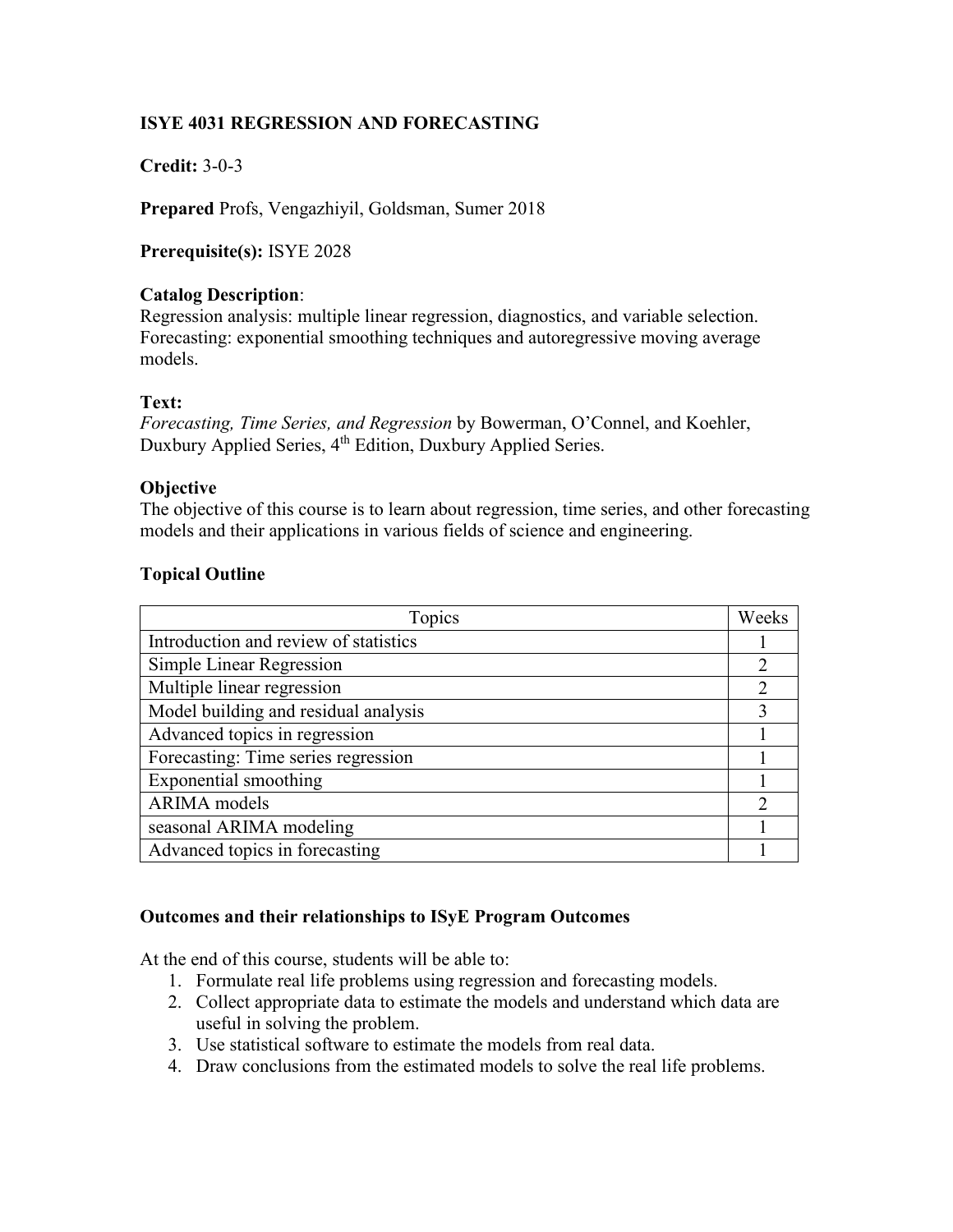| Course outcome \<br><b>Program Outcomes</b>           | 1. identify, formulate solve engg<br>prob by engg, sci & Math | જી<br>global, cultural, social, environ<br>public health, safety, welfare,<br>2. produce solutions consider<br>economic | 3 communicate with a range of<br>audience | judgement consider resolutions in<br>4 recognize ethical & professional<br>responsibilities, make informed<br>global, economic, environ and<br>societal context. | ଝ<br>5. effective on a team provide<br>leadership, collaborative and<br>inclusive envirn, plan tasks<br>meet objectives | experiment, analyze and interpret<br>judgement to draw conclusions.<br>data & use engineering<br>6. develop and conduct | knowledge using appropriate<br>7. acquire and apply new<br>learning strategies |
|-------------------------------------------------------|---------------------------------------------------------------|-------------------------------------------------------------------------------------------------------------------------|-------------------------------------------|------------------------------------------------------------------------------------------------------------------------------------------------------------------|-------------------------------------------------------------------------------------------------------------------------|-------------------------------------------------------------------------------------------------------------------------|--------------------------------------------------------------------------------|
| 1. Formulate real life                                |                                                               |                                                                                                                         |                                           |                                                                                                                                                                  |                                                                                                                         |                                                                                                                         |                                                                                |
| problems using                                        | H                                                             |                                                                                                                         |                                           |                                                                                                                                                                  |                                                                                                                         |                                                                                                                         |                                                                                |
| regression and<br>forecasting models                  |                                                               |                                                                                                                         |                                           |                                                                                                                                                                  |                                                                                                                         |                                                                                                                         |                                                                                |
| 2. Collect appropriate                                |                                                               |                                                                                                                         |                                           |                                                                                                                                                                  |                                                                                                                         |                                                                                                                         |                                                                                |
| data to estimate the                                  |                                                               |                                                                                                                         |                                           |                                                                                                                                                                  |                                                                                                                         |                                                                                                                         |                                                                                |
| models and understand                                 |                                                               |                                                                                                                         |                                           |                                                                                                                                                                  |                                                                                                                         | H                                                                                                                       |                                                                                |
| which data are useful                                 |                                                               |                                                                                                                         |                                           |                                                                                                                                                                  |                                                                                                                         |                                                                                                                         |                                                                                |
| in solving the problem                                |                                                               |                                                                                                                         |                                           |                                                                                                                                                                  |                                                                                                                         |                                                                                                                         |                                                                                |
| 3. Use statistical software<br>to estimate the models |                                                               |                                                                                                                         |                                           |                                                                                                                                                                  |                                                                                                                         |                                                                                                                         |                                                                                |
| from real data                                        |                                                               |                                                                                                                         |                                           |                                                                                                                                                                  |                                                                                                                         |                                                                                                                         |                                                                                |
| 4. Draw conclusions                                   |                                                               |                                                                                                                         |                                           |                                                                                                                                                                  |                                                                                                                         |                                                                                                                         |                                                                                |
| from estimated models                                 |                                                               |                                                                                                                         |                                           |                                                                                                                                                                  |                                                                                                                         |                                                                                                                         |                                                                                |
| to solve real life                                    | H                                                             |                                                                                                                         |                                           |                                                                                                                                                                  |                                                                                                                         |                                                                                                                         |                                                                                |
| problems                                              |                                                               |                                                                                                                         |                                           |                                                                                                                                                                  |                                                                                                                         |                                                                                                                         |                                                                                |

## **Evaluation of the important outcomes**

The outcome 1, 2 and 4 will be assessed by the project